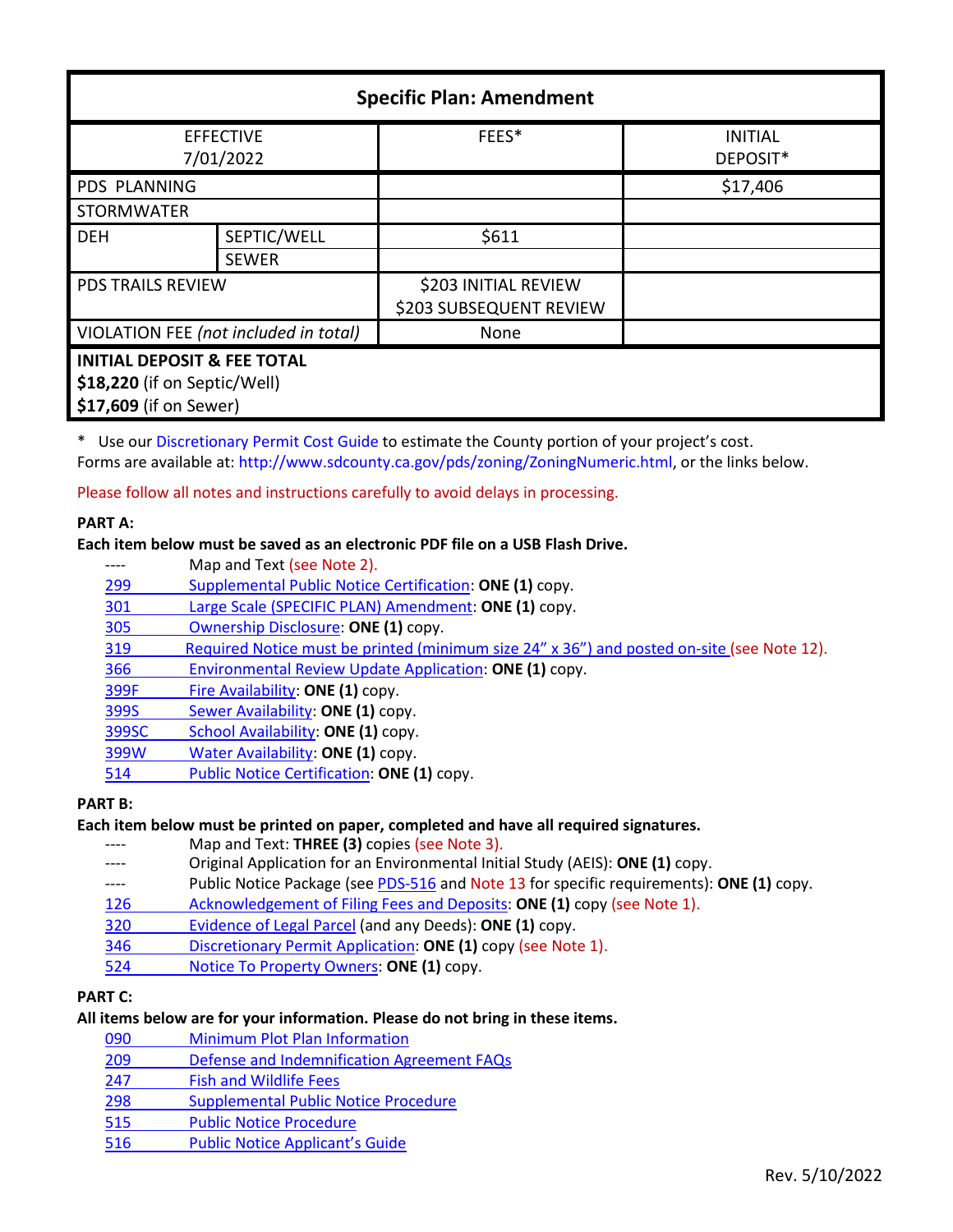[906 Signature Requirements](http://www.sdcounty.ca.gov/pds/zoning/formfields/PDS-PLN-906.pdf)  [Policy G-3: Determination of Legal Parcel](http://www.sdcounty.ca.gov/pds/zoning/formfields/POLICY-G-3.pdf)  [Policy I-49: Distribution of Notification](http://www.sdcounty.ca.gov/cob/docs/policy/I-49.pdf) of Land Use Hearings

#### **NOTES:**

#### 1. **IMPORTANT:**

A Registered Property Owner **MUST SUBMIT** a **Signed Letter of Authorization** for an Agent if; An Authorized Agent signs the PDS-346 form and is not the registered owner of the parcel. Or, the parcel is owned by two or more registered owners. Or, not all of the registered owners are signing the PDS-346 form.

Or, the Authorized Agent is not the Financially Responsible Party.

Or, the parcel is owned by a Corporation.

## **ADDITIONALLY:**

Financially Responsible Party **MUST SIGN** form PDS-126. Financially Responsible Party **INFORMATION MUST MATCH EXACTLY** on form PDS-126 Authorized Agent **may sign** form PDS-346 **ONLY IF ATTACHED** to a **Signed Letter of Authorization.** 

- 2. Save each complete Study, Report, Plot Plan, Map, etc., as an electronic PDF file onto ONE (1) USB Flash Drive. Provide only ONE (1) USB Flash Drive. Submit only the requested files. Files CANNOT have any security restrictions or passwords. Please name each PDF file on the USB Flash Drive based on the "Title or Type" of document being submitted (examples: Plot Plan, Resource Protection Study, Grading Plan). Please note: the USB Flash Drive will not be returned.
- 3. Map to be folded as an insert in the back of the text.
- 4. Give applicant PDS-319 (Notice of Application sign).
- 5. Give applicant PDS-382 (Flagging Procedure for Projects).
- **6. A Major Project Pre-Application Meeting is MANDATORY prior to the submittal of this application.**
- 7. At INTAKE: One (1) hard copy of the Major Pre-Application letter from PDS or; One (1) hard copy of the form waiving the Major Pre-Application Meeting MUST be submitted by the applicant. Techs: Check ACCELA to be sure the applicant has completed a Major Pre Application Meeting. If not, we cannot accept the submittal.
- 8. Project goes to local Community Planning Group and/or Design Review Board for recommendation.
- 9. Use the same PROJECT # (not case #) as the Major Pre-Application when entering this application into ACCELA.
- 10. If project is a violation, plans must have Code Compliance Officer's stamp before accepting the application.
- 11. Your application package must be complete when you bring it in for submittal. The submittal process begins at the main "Check-In" counter on the first floor.
- 12. The applicant is responsible for the initial posting of the notice(s) and assuring that the notice(s) stays posted until the eleventh day after final action is taken on the permit application, at which time the applicant shall remove the notice(s). The Notice shall be posted within ten (10) days of payment of the application fees. Applicants shall use PDS-319 (Public Notice) which can be found at <https://www.sandiegocounty.gov/content/dam/sdc/pds/zoning/formfields/PDS-PLN-319.pdf> or can be requested at the time of application submittal. Please see PDS-298 and PDS-515 for complete posting requirements. **The applicant must email the Planner photo(s) showing that the required Notice has been posted.**

Failure to post or comply with the posting guidelines may delay processing of your project or delay the public hearing.